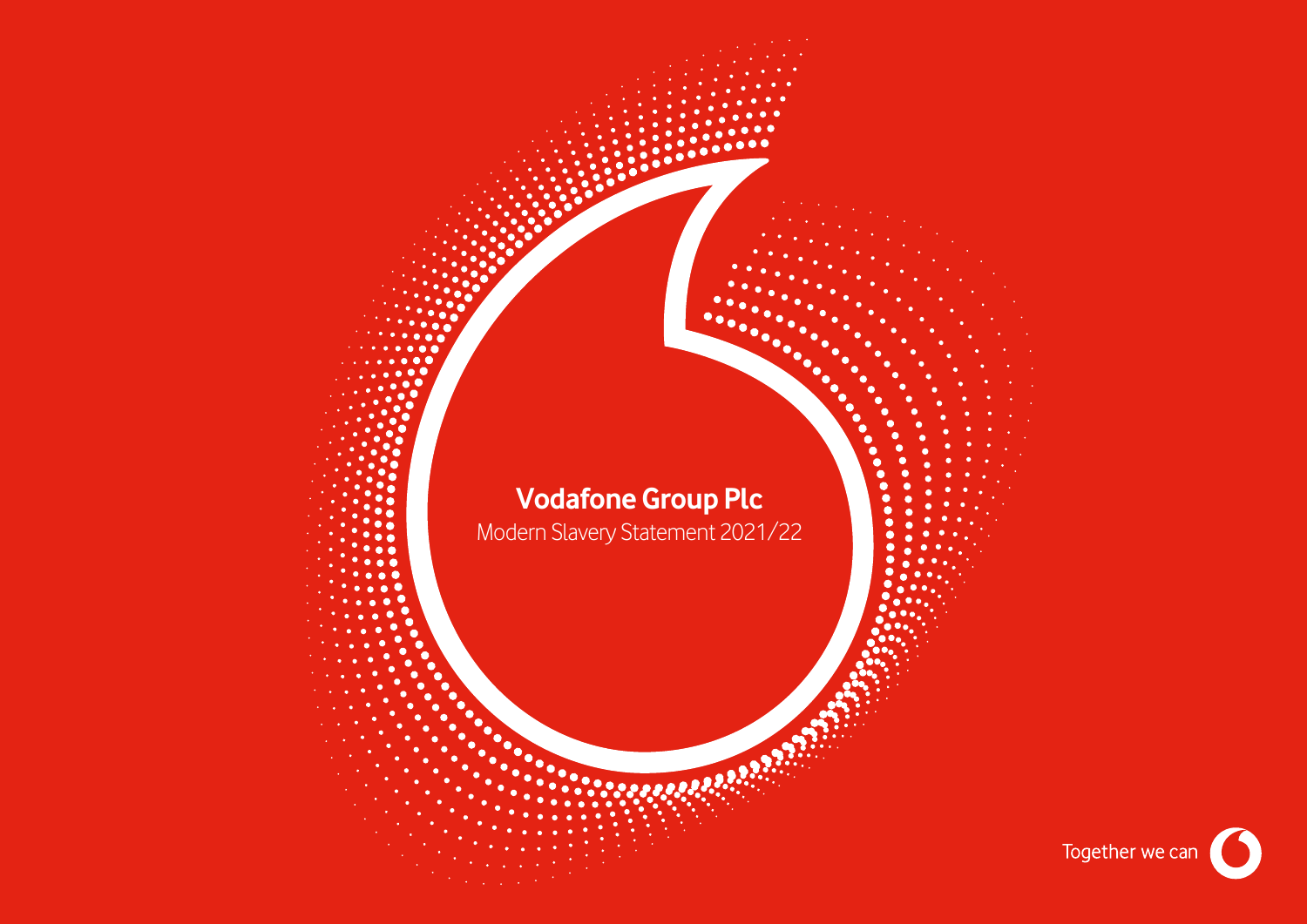# **Introduction**

We want everyone who works for Vodafone – in any capacity, anywhere in the world – to benefit from a working environment in which their fundamental rights and freedoms are respected.

In this statement we report on what we do to prevent slavery, servitude and forced, bonded or compulsory labour, human trafficking, sexual exploitation and child labour ('modern slavery') both within our own operations and our supply chain.<sup>1</sup>

This is Vodafone's seventh Modern Slavery Statement, issued under section 54 of the UK Modern Slavery Act 2015 and relates to the financial year ended 31 March 2022.

[This Statement is published by Vodafone Group Plc \('Vodafone'\)](#page-12-0)  E and its relevant subsidiaries (see page 12)

# **In 2021/22 we:**

- Reviewed and refreshed our modern slavery risk assessment [\(page 6\)](#page-6-0)
- Investigated reports of forced labour in solar panel supply chains [\(page 6\)](#page-6-0)
- Collaborated with industry peers to investigate allegations of forced labour in Chin[a \(page 9\)](#page-9-0)
- Checked the use of prison labour in our wider supply chai[n \(page 6\)](#page-6-0)

# **Contents**

- **1** Introduction
- **2** [Our business and supply chain](#page-2-0)
- **4** [Our policies and commitments](#page-4-0)
- **6** [Assessing risks in our business and supply chain](#page-6-0)
- **7** [Supply chain due diligence](#page-7-0)
- **10** [Training and capacity-building initiatives](#page-10-0)
- **11** [Evaluating our progress](#page-11-0)
- **12** [Appendix](#page-12-0)

1. We use the definition of slavery from section 54(12) of the Modern Slavery Act 2015 [\(legislation.gov.uk\)](https://www.legislation.gov.uk/)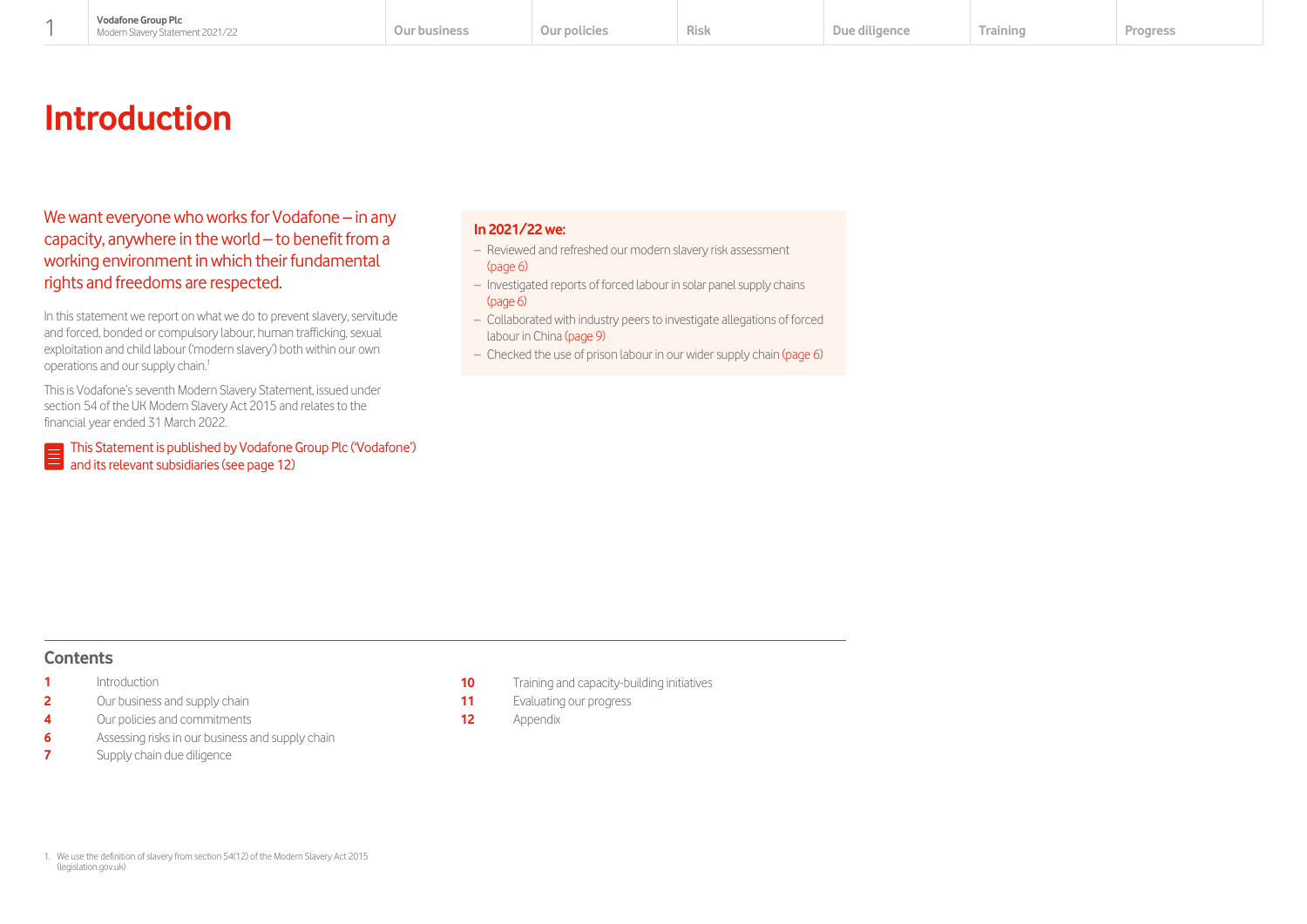# <span id="page-2-0"></span>**Our business and supply chain**

Vodafone is the largest pan-European and African technology communications company. We sell products and services which provide connectivity, technology, platforms and innovation.

As of 31 March 2022, we had over 323m mobile customers, more than 28m fixed broadband customers and over 22m TV customers. Vodafone is also a world leader in the Internet of Things (IoT), connecting more than 150m devices and platforms through innovation that aligns with the aspirations of society for cleaner and safer cities, better transport and improved agriculture.

We are not a mass-market manufacturer and do not directly own or operate large factories or other production facilities, with the exception of a small plant that manufactures specialist automotive IoT components, based in Italy.

We offer our customers a range of IoT products and connected devices (e.g. routers and set-top boxes) that carry the Vodafone logo; however, those devices are designed and manufactured on our behalf by suppliers – known as original design manufacturers – that are contracted to design and make products according to our specifications. We do not own, operate or control the manufacturing plants that make those Vodafone-branded devices, nor do we handle raw materials or commodities.

# **Our business**

Vodafone Group Plc is incorporated and domiciled in England and Wales.

Vodafone Group operates mobile and fixed networks in 17 countries in Europe and Africa, holds interests in associates and joint ventures in Australia, Kenya, India and the Netherlands, and partners with mobile networks in 48 more. All subsidiaries where Vodafone Group owns more than 50% and/or has operational control are required to comply with our codes and policies.

We have more than 95,000 employees working across Europe and Africa, roughly 92% of whom are employees and 8% are contractors.

[Information on subsidiaries in-scope of this](#page-12-0)   $\boxed{\equiv}\n\begin{array}{l}\n\text{Information of a subplane 12}\n\end{array}\n\end{array}\n\quad \text{Statement can be found on page 12}$ 



**Vodafone Operating Company Associate/Joint Venture** 





Read more about where we operate at **[www.vodafone.com/about-vodafone/where-we-operate](https://www.vodafone.com/about-vodafone/where-we-operate)**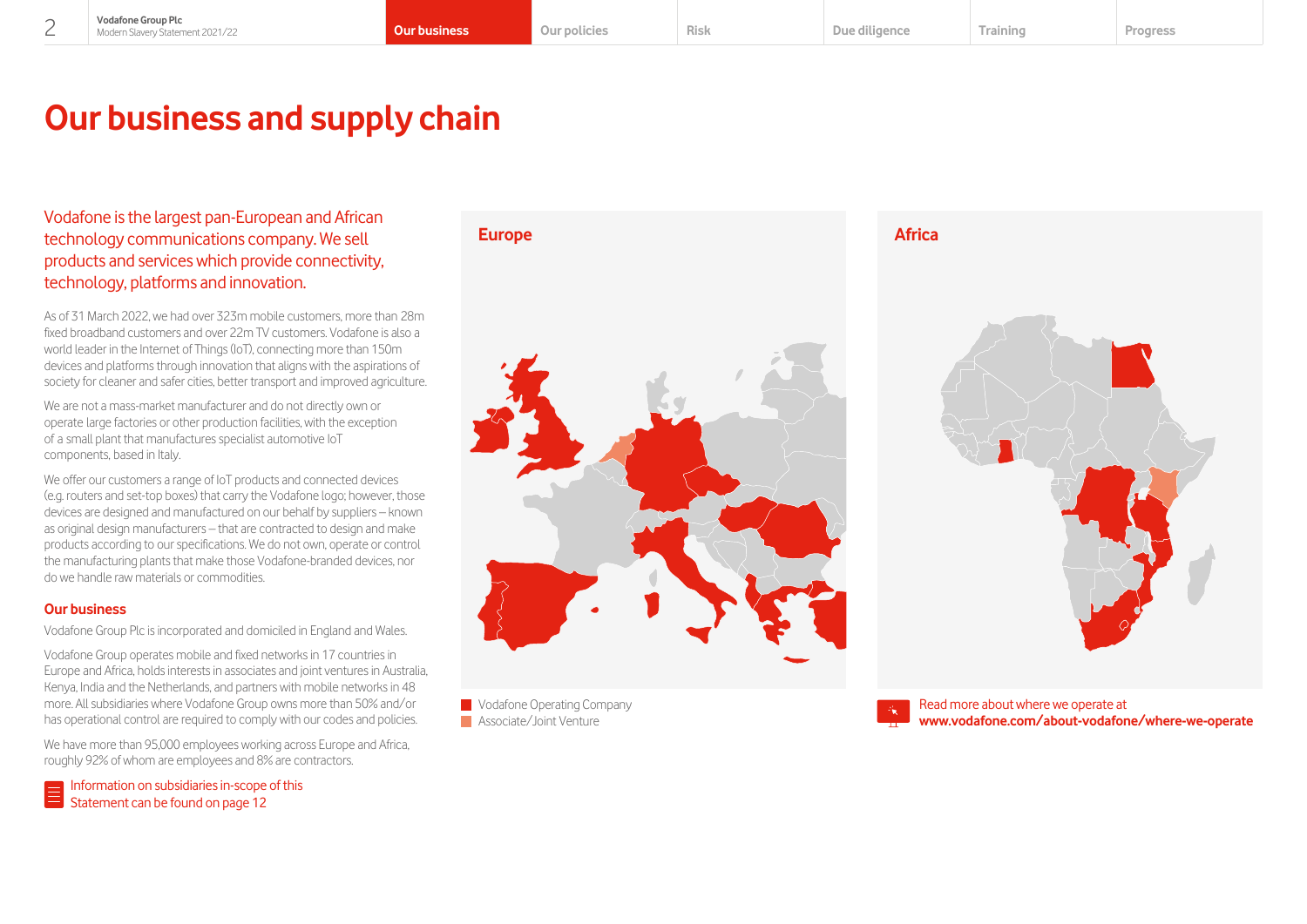# **Our business and supply chain** continued

# **Supply chain**

We rely on suppliers that range in size from small and medium-sized enterprises to large multinationals, spanning multiple tiers.

We spend more than €24 billion a vear with around 9,000 direct suppliers around the world to meet our customers' needs. As we illustrate later, our direct suppliers can have a very large number of their own suppliers that, in turn, rely on a large number of their own suppliers and so on, down through several tiers in the supply chain. We estimate that there are around 500,000 employees in the first tier of our supply chain.

The majority of our external spend is with suppliers that provide us with network infrastructure, IT and services related to fixed lines, mobile masts and data centres that run our networks. Our next-largest area of spend is on the products we sell to our customers, including mobile phones, tablets, SIM cards, broadband routers, TV set-top boxes and IoT devices. The remaining expenditure is made up of a wide variety of goods and services procured to support our general business and administrative functions, including marketing, travel, professional advisory support, catering and cleaning.

The majority of our external spend is managed by our Vodafone Procurement Company that is based in Luxembourg and Vodafone Intelligent Solutions (\_VOIS). This centralised approach helps to ensure that we maintain a consistent approach to supplier management across Vodafone, from on-boarding and vetting a supplier, to raising orders and paying for delivered goods and services.

This not only makes it easier to monitor and improve supplier performance across our markets, but also ensures fair treatment of suppliers during the competitive tender process.

Our supplier base is dynamic: the network of suppliers and sub-suppliers is changing continually. We work through industry initiatives to enhance transparency throughout the supply chain. Where we have influence over the design or manufacture of products, we seek to ensure that those products do not contain metals that fund conflict in the Democratic Republic of the Congo. We provide further details of our approach to this issue in our statutory Conflict Minerals Report available at the Vodafone Sustainable Business Reporting Centre.

[For more information about the Vodafone Sustainable Business](https://www.vodafone.com/about-vodafone/reporting-centre/sustainability-reports)  Reporting Centre please visit: **https://www.vodafone.com/about-vodafone/reportingcentre/sustainability-reports**

### **A typical electronics supply chain for Vodafone**

#### **Tier 1: direct suppliers**

Vodafone buys products and services from around 9,000 direct suppliers. the majority of our spend is with large multinational companies supplying finished products.

We have a direct contractual relationship and work closely with our Tier 1 suppliers to develop innovative new products and services, engage their leadership and assess how they assure compliance across their operations.

#### Tier 2: such as electronics manufacturers and sub-assemblers

Electronics manufacturers and suppliers of electronic equipment have many suppliers of their own.

We work with our Tier 1 suppliers to gain insights into their suppliers -Tier 2 companies – particularly where we believe a supplier is high risk.

#### Tier 3: such as component suppliers

Components are sourced from a significant number of suppliers to form parts for the products being manufactured.

#### Tier 4+:

These products are made from materials sourced from many different commodity and raw material suppliers that can be found many layers further down the supply chain.

#### **Top ten tier one supplier sourcing countries (headquarter location) (>95% of total spend)**

- China
- Finland
- France
- Italy
- Japan
- South Africa
- South Korea
- Sweden
	- Taiwan
	- United States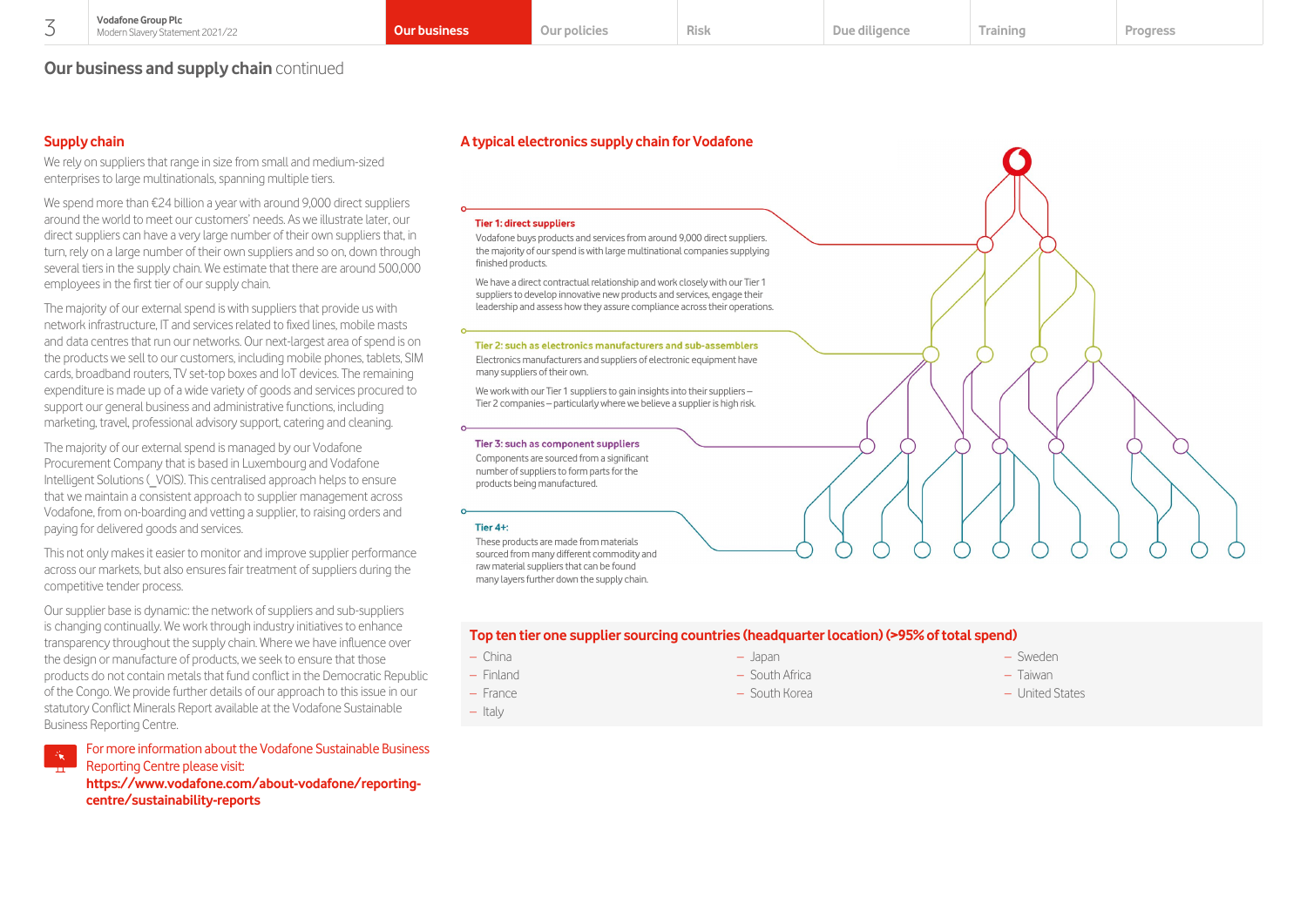# <span id="page-4-0"></span>**Our policies and commitments**

We align with the United Nations Guiding Principles on Business and Human Rights. This means we work to make sure our policies, governance and due diligence processes take account of human rights risks so that we can properly manage and mitigate them.

The Group's Chief External and Corporate Affairs Officer oversees Vodafone's human rights programme and is a member of the Executive Committee. A senior human rights manager manages our programme, with the support of a cross-functional internal Human Rights Advisory Group (HRAG) comprising senior managers responsible for responsible sourcing, privacy, security, policy, legal and diversity and inclusion.

Each HRAG member is responsible for implementing the relevant internal policies that are covered by our Human Rights Policy and collaborating with our operating companies to integrate policy controls.

We report on our progress to the Purpose and Reputation Steering Committee, where we also raise any concerns regarding how our operations – or business partners' operations – could result in a negative human rights impact. In 2021, we also established an ESG Committee as a principal committee of the Vodafone Group Plc Board. The Committee provides oversight of Vodafone's Environment, Social and Governance strategy, Purpose, sustainability and responsible business practices, as well as Vodafone's contribution to the societies we operate in under Vodafone's Social Contract. Our policies are implemented in all our subsidiaries where we have operational control.

We have also developed and implemented policies and processes that are intended to extend our commitments through our supply chain, which are embedded in our Code of Ethical Purchasing.

### [Read more about where we operate](#page-2-0)  on page 2

[Click here to read our Code of Ethical Purchasing:](https://www.vodafone.com/content/dam/vodcom/files/policies-and-requirements-for-suppliers/VPC_Supplier-Policy_A2_Code_of_Ethical_Purchasing_V3-0.pdf)  **[vodafone.com/code-of-ethical-purchasing](http://vodafone.com/code-of-ethical-purchasing)**

# **Codes and policies**

# **i. Code of Conduct**

Vodafone's Code of Conduct underpins everything we do. The Code is mandatory and extends to everyone working for Vodafone, including employees, directors, contractors and subsidiaries. The Code also details what we expect from our suppliers and business partners in upholding the same standards and to act ethically, putting our principles into practice in everything they do.

Specifically with regards to human rights, the Code of Conduct states:

" We respect all internationally proclaimed human rights, including the International Bill of Human Rights and the principles concerning fundamental rights set out in the International Labour Organization's Declaration on Fundamental Principles and Rights at Work. We strive to ensure that we are not complicit in human rights abuses. We shall, in all contexts, seek ways to honour the principles of internationally recognised human rights, even when faced with conflicting requirements. We are also committed to implementing the United Nations Guiding Principles on Business and Human Rights throughout our business operations."

[The Code of Conduct can be found at](https://www.vodafone.com/about-vodafone/who-we-are/people-and-culture/code-of-conduct)  **[vodafone.com/code-of-conduct](http://vodafone.com/code-of-conduct)**

# **ii. Vodafone Human Rights Policy Statement**

Vodafone Group's Human Rights Policy Statement sets out the minimum requirements that every single person working for and with Vodafone must comply with to uphold the rights of our customers, colleagues, business partners and communities. We expect our suppliers and business partners to uphold the same standards, as enshrined in our Code of Ethical Purchasing. The prevention of slavery and human trafficking is included as an explicit commitment in the Human Rights Policy Statement given the potential risk exposure related to the global scale of our business and supply chains spanning multiple tiers.

The Policy was reviewed and approved by the Vodafone Group Executive Committee (ExCo) and signed by our Chief Executive.



# **Collaboration in 2021/22**

# **i. Business Against Slavery Forum: UK Home Office**

Vodafone continues to actively participate with the UK Home Office Business Against Slavery Forum and the Transparency in Supply Chains Advisory Group, one of six groups which feed into the Home Office's Modern Slavery Strategy and Implementation Group.

### **ii. UN Global Compact – Modern Slavery Working Group and Child Labour Working Group**

Vodafone continues to participate in the Modern Slavery Working Group and Child Labour Working Group hosted by the UN Global Compact Network UK. Vodafone contributes to discussions and shared experience.

### **iii. Joint Alliance for CSR (JAC, formerly known as the Joint Audit Co-operation) – Human Rights Workstream**

Vodafone is Chair of the JAC initiative, an association of telecommunications operators established to improve ethical, labour and environmental standards in the ICT supply chain. Other members include Airtel, AT&T, BT, Deutsche Telekom, Elisa, KPN, MTN, MTS, Orange, Proximus, Swisscom, TDC, Telecom Italia, Telefónica, Telenor, Telia Company, Telstra, and Verizon.

Vodafone is a member of JAC's industry task force on human rights. The task force tackles risks in the downstream supply chains of the telecoms industry and addresses topics such as human trafficking.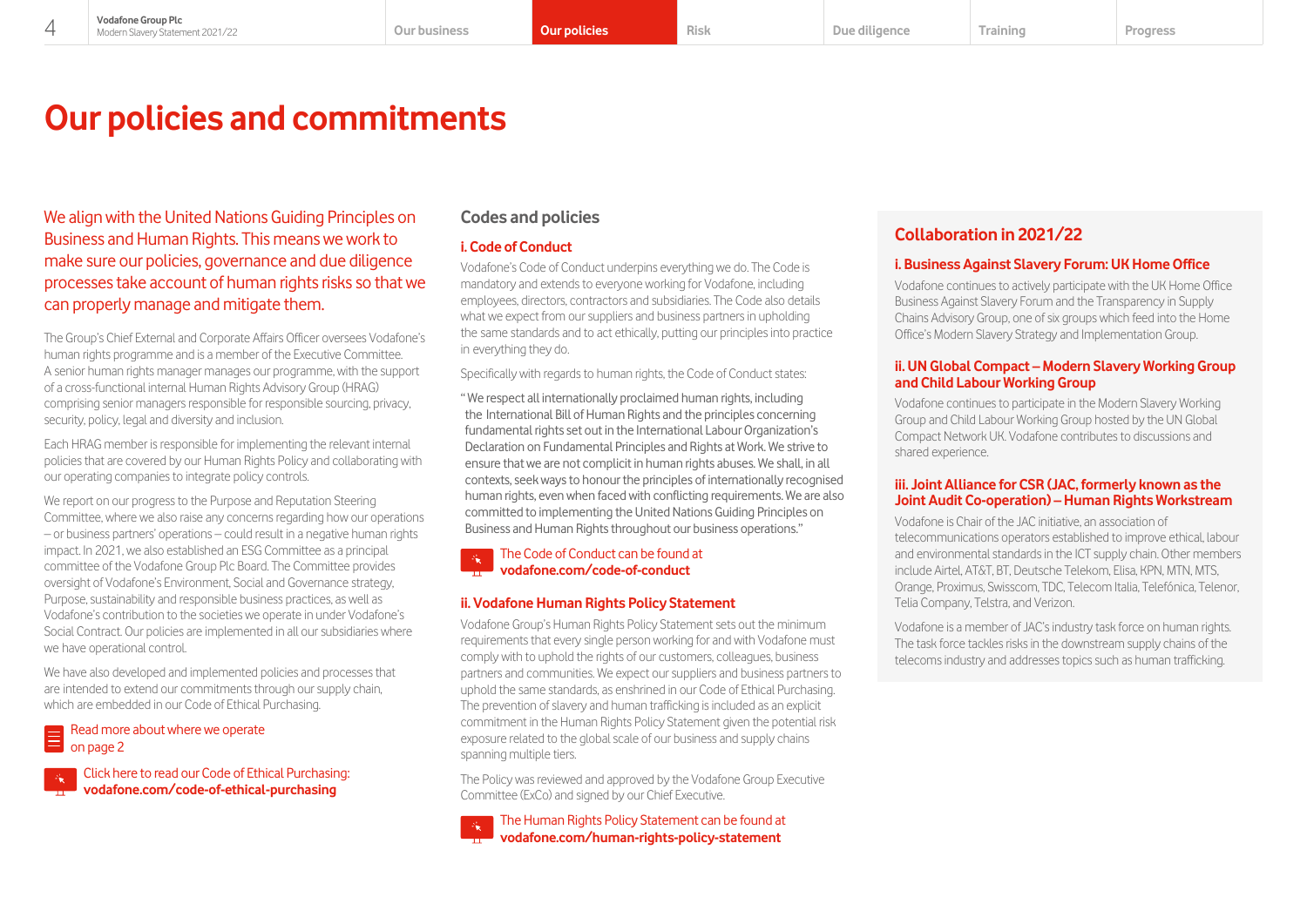**Our policies and commitments** continued

# **iii. Global Resourcing Policy and Fair Pay Principles**

Vodafone has a global resourcing policy that is updated annually. It sets out the overarching principles and controls to be followed and applied in each of our local operating companies in order to ensure that employee resourcing is conducted in a fair, open and transparent manner. The policy is owned by the Global Resourcing Centre of Excellence and training is provided on induction to the resourcing teams.

There is also a clear culture in our business of ensuring we offer competitive and fair pay to our employees. Our approach to reward at Vodafone is underpinned by our Fair Pay Principles, which we apply to all employees regardless of level, location or role. One of our principles is "Ensure a good standard of living". We work with the independent organisation, Fair Wage Network, to assess how our pay compares to the living wage in each of our markets as we are committed to providing a good standard of living for our people and their families. We monitor our position annually and agree on local action plans for any required adjustments.

## [Click to read more about Fair Pay at Vodafone:](https://www.vodafone.com/about-vodafone/who-we-are/people-and-culture/fair-pay-at-vodafone)  **[vodafone.com/fair-pay](http://vodafone.com/fair-pay)**

# **Supply chain and Code of Ethical Purchasing** Our policy covers the following ILO indicators:

### $\boxtimes$  Freedom of workers to terminate employment

- $\nabla$  Freedom of movement
- $\nabla$  Freedom of association
- $\boxtimes$  Prohibits any threat of violence, harassment and intimidation
- $\boxtimes$  Prohibits the use of worker-paid recruitment fees
- $\boxtimes$  Prohibits compulsory overtime
- $\nabla$  Prohibits child labour
- $\nabla$  Prohibits discrimination
- $\triangledown$  Prohibits confiscation of workers' original identification documents

## **iv. Supply chain and Code of Ethical Purchasing**

Every supplier that works for us is required to sign up to  $-$  and then abide by – our Code of Ethical Purchasing. These commitments extend down through the supply chain so that a supplier with which we have a direct contractual relationship (Tier 1 supplier) in turn is encouraged to ensure compliance across its own direct supply chain (Tier 2 supplier from Vodafone's perspective) and so on.

The Code of Ethical Purchasing is based on international standards including the Universal Declaration of Human Rights and the International Labour Organization's Fundamental Conventions on Labour Standards. It stipulates a range of ethical, labour and environmental standards that we expect to be followed across our supply chain, including areas such as child labour, health and safety, working hours, discrimination and disciplinary processes. Those requirements are backed up by risk assessments, audits and operational improvement processes, which we summarise below and which are also underpinned by binding contractual commitments.

#### [The Code of Ethical Purchasing can be found at](https://www.vodafone.com/content/dam/vodcom/files/policies-and-requirements-for-suppliers/VPC_Supplier-Policy_A2_Code_of_Ethical_Purchasing_V3-0.pdf)   $\mathcal{S}_{\mathbf{k}}^{\mathbf{r}}$ **vodafone.com/code-of-ethical-purchasing**

The Code of Ethical Purchasing was developed in consultation with employees, suppliers, investors and NGOs and directly addresses the labour rights issues associated with modern slavery. The specific requirements regarding forced labour risks were updated in 2014 to make explicit reference to slavery and human trafficking:

- The Supplier shall not use any form of forced, bonded or compulsory labour, slavery or human trafficking.
- The Supplier's employees shall be entitled to leave work or terminate their employment with reasonable notice. Employees shall be free to leave work after such reasonable notice period expires. All employment shall be voluntary.
- The Supplier shall provide each of its employees with an employment contract which contains such a reasonable notice period.
- The Supplier shall not require employees to lodge deposits of money or withhold payment or place debt upon employees or require employees to surrender any government-issued identification, passports or work permits as a condition of employment.

The CEO of VPC develops, implements and oversees the Code of Ethical Purchasing, which is reviewed annually. The CEO is a member of Vodafone's senior leadership team and reports to Vodafone Group's Chief Financial Officer.

### **v. Responsible Minerals Statement**

Vodafone published a Responsible Minerals Statement in 2021. It sets out our approach to supporting the responsible sourcing of conflict minerals (tin, tungsten, tantalum and gold) as well as cobalt. The Statement explicitly refers to forced labour stating that:

"We recognise the risks associated with the sourcing of certain minerals used throughout the global electronics industry. We strive to ensure that we do not contribute to conflict, nor by any means profit from, or contribute to, any forms of torture, inhumane treatment, forced labour, child labour, human rights violations, or other serious violations of international human rights and humanitarian law, crimes against humanity or genocide related to the sourcing of these minerals."

[For more information on our work on Responsible Minerals](https://www.vodafone.com/about-vodafone/reporting-centre/sustainability-reports#conflict-minerals-report)  please visit: **www.vodafone.com/responsibleminerals**

#### E For information about how we communicate our Codes and policies to our employees and suppliers see the ['Training and capacity-building initiatives' section on page 10](#page-10-0)

# **Remedy and grievance mechanisms**

We encourage everyone who works for Vodafone to report suspected breaches of our codes and policies as soon as possible via our Speak Up process. There are a number of ways people can do this, including via our anonymous external confidential reporting service – a local-language, online and phone reporting hotline that is prominently communicated to all employees, suppliers and contractors on a regular basis. Speak Up operates a non-retaliatory policy; everyone who raises a concern in good faith is treated fairly, regardless of the outcome of any subsequent investigation.

Speak Up is also made available to all our suppliers and is communicated through our Code of Ethical Purchasing. For suppliers that decide to maintain their own grievance mechanisms, we require that they inform us of any grievances raised relating to work done on behalf of Vodafone.

The Speak Up programme is overseen by our Group Risk and Compliance Committee, and senior executives review each individual complaint reported. Each grievance raised is formally and robustly investigated and is monitored to verify that any corrective action plan or remediation has been conducted. Remedial action will vary dependent on each individual case.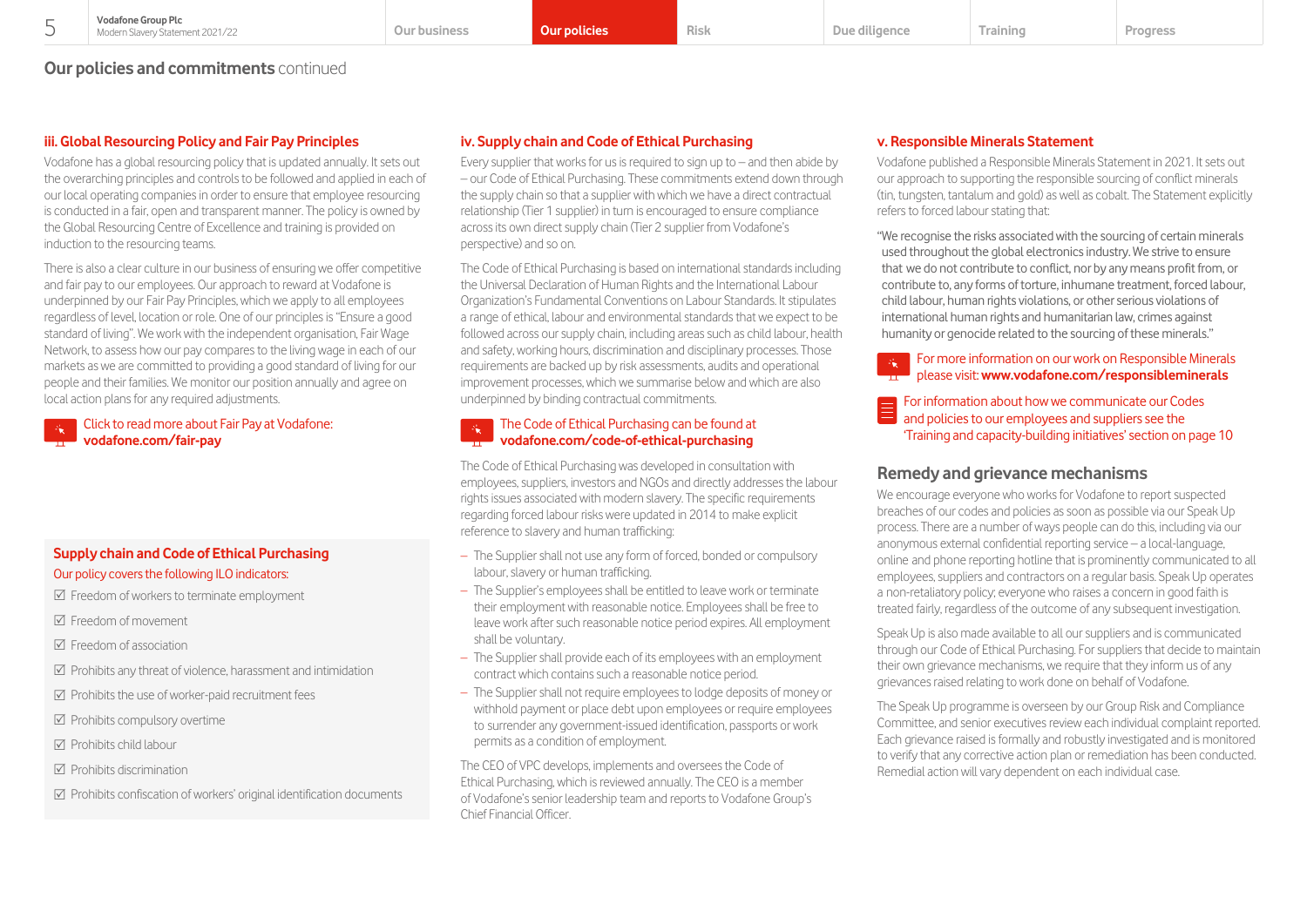# <span id="page-6-0"></span>**Assessing risks in our business and supply chain**

We focus on the most salient human rights issues in our operations and act first on the most severe risks, based on how they could affect people rather than just the risk to our business.

We check for human rights concerns when:

- developing new products, services, technologies or making substantial changes to existing ones;
- entering new markets or in anticipation of changes in our existing operating environments;
- considering new partnerships and acquisitions; and
- engaging with our suppliers.

In 2021, we commissioned external human rights experts to evaluate potential impact and recommended actions when operating in higher-risk geographies. They also conducted an independent human rights assessment as part of our market entry in Ethiopia. The risk of forced labour was explicitly considered in both engagements.

We keep pace with changes in the markets where we operate by collaborating and contributing to multi-stakeholder forums, keeping in touch with civil society, and reviewing various internal risk and media briefings.

We also conduct topic-specific impact assessments and in 2021, internal expert stakeholders reviewed and refreshed our Group-wide modern slavery risk assessment, considering our business and supply chain activities against recognised indicators of modern slavery risk, including:

- vulnerable groups (such as low-skilled, seasonal or migrant workers);
- labour recruiters and other third-party recruitment agencies;
- how many workers are involved in the business or supply chain activity; and
- the country-by-country risk of modern slavery (based on the Global Slavery Index).

Our greatest areas of potential exposure to modern slavery remain consistent and are linked to our procurement of manufactured electronic products, the construction services for our mobile and fixed assets, maintenance and support services at our offices, warehousing of products, and customer support and telesales activities carried out in higher-risk geographies – some of which are outsourced and some of which we carry out directly.

We also identified other areas to explore. For example, in 2021, Vodafone was made aware of reports describing the use of forced labour in the polysilicon (a solar panel component) supply chain. As part of our ambition to reach net zero carbon emissions, we are looking at renewable energy options. Although we are not a major purchaser of solar panels, we mapped our supplier base and contacted key suppliers to better understand the risk. Our suppliers themselves purchase solar panels from a number of manufacturers and both confirmed that they were not using any of the suppliers named in various reports such as 'In Broad Daylight'. We will continue to monitor the situation.

This refreshed risk assessment enabled us to better understand where to prioritise our efforts across our operations and supply chain. The resulting indicators were fed into our supplier on-boarding process to ensure that our areas of greatest potential exposure are identified and assessed for risk.

[For information about how we screen suppliers based on risk](#page-7-0)  see the 'Supply chain due diligence' section on page 7

## Case study:

#### **Devices donated to social enterprise to provide training and opportunities for prison labour to support rehabilitation**

In 2021, Vodafone Italy launched a circular economy initiative to allow customers to return old smartphones in exchange for a discount on a new mobile phone. Our direct supplier donated the old devices to a social enterprise, which in turn was employing prisoners to disassemble the phones for recycling and providing the opportunity to learn new skills and support rehabilitation. We engaged with our direct supplier to request evidence that the prisoners' employment met the International Labour Organisation's requirements for use of prison labour. We were satisfied that:

- The prisoners apply to do the work.
- The wages and conditions of work are formally made clear to the workers.
- The conditions of work and pay are similar to work outside the prison.
- Wages are paid directly to the workers, with clear and detailed wage slips showing hours worked, wages earned and any deductions authorized by law.
- The daily working hours are in accordance with the law.
- Safety and health measures respect the law and workers are included in the social security scheme for accident and health coverage.
- Workers may withdraw their consent at any time, subject only to reasonable notice requirements.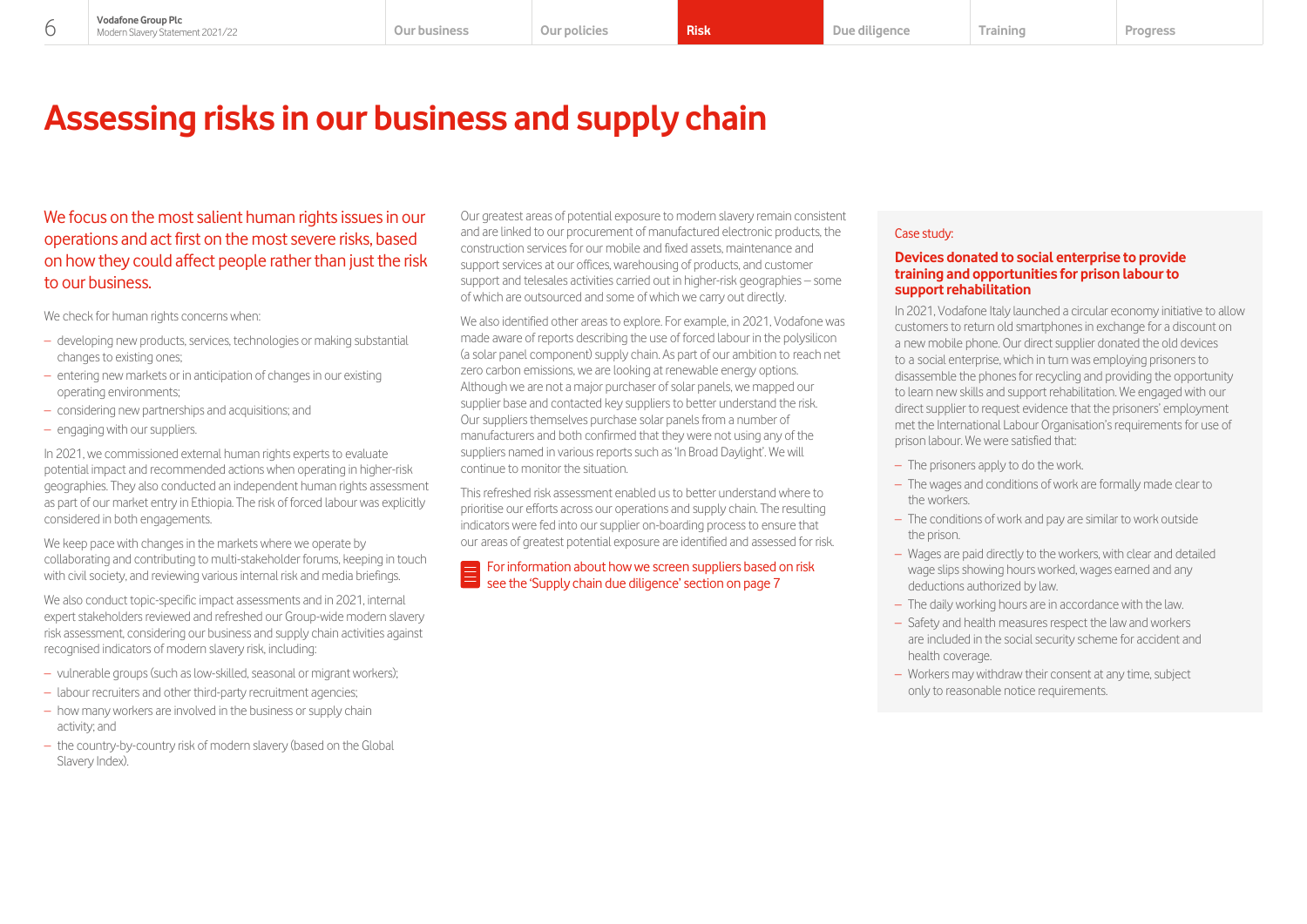# <span id="page-7-0"></span>**Supply chain due diligence**

# **Selecting new suppliers**

We include labour rights as a key aspect of the due diligence process we apply to new suppliers and in our ongoing evaluations of existing suppliers. We use a risk-based approach to determine the extent of scrutiny and challenge required when considering whether to appoint a new supplier. We consider factors such as locations, industries and activities with a history of poor labour standards when determining whether we need a more detailed evaluation of the supplier.

Potential new suppliers rated as higher-risk through the outcome of our initial risk-screening process must complete a self-assessment questionnaire and provide evidence that they operate ethically and responsibly, in line with our Code of Ethical Purchasing.

If a potential supplier provides an incomplete response it triggers a review in which relevant Vodafone subject matter experts assess the supporting data provided along with the questionnaire, alongside a review of any adverse media coverage. These subject matter experts, who are independent of the business functions, will then decide whether to reject a supplier from being permitted to work with us. They will do so if that supplier does not meet our requirements and, in the view of those subject matter experts, has no prospect of doing so even with support and remediation.

If the information provided is unsatisfactory, an on-site assessment may be required to verify compliance with the standards set out in the Code of Ethical Purchasing, and this may include a third-party audit by a credible independent source. Where feasible we try to work with companies to help enhance their capabilities and address the issues of concern, using corrective action plans and training. If we receive sufficient assurance of compliance on completion of our due diligence processes, the supplier will be qualified. Our suppliers are then required to sign up to and abide by our Code of Ethical Purchasing, which includes explicit provisions related to modern slavery. We also encourage our suppliers to cascade the Code to their own supply chains.

We share our free online modern slavery training with all suppliers and encourage them to use it and to cascade it with their suppliers in order to build awareness and understanding about the risk of modern slavery in their own supply chains.

### [Read more about Policies and commitments](#page-4-0)  on page 4

### **Mechanisms for ensuring our suppliers operate responsibly to our standards**

**Vodafone Code of Conduct Vodafone Code of Ethical Purchasing**

# **Qualification process**

– Contractual commitment to Code of Ethical Purchasing – Due diligence

# **Qualified Vodafone supply base**

# **Risk profiling**

– Based on country, industry and type of activity

# **Monitoring compliance**

- Screening for reputational issues On-site audits
- Validated questionnaires – Direct worker feedback

# **Improvements and capability building**

- Improvement plans – Events and forums
- Sharing best practices – Capability building

– Reduce business – Terminate contract

# **Recognition Consequences**

- Offer further work
- Supplier awards

# **Ongoing monitoring**

Where we have identified that a particular supplier is high-risk and requires monitoring, we evaluate that supplier's compliance with our Code of Ethical Purchasing through a detailed assessment that may involve an on-site audit, including employees' accommodation facilities where relevant.

We conduct some of these audits ourselves, sending appropriately qualified auditors from recognised audit firms or Vodafone auditors into the supplier's operations to examine working conditions on the ground and speak directly to employees on the factory floor or relevant worksite. Other site audits are conducted under the JAC initiative.

Following an audit, suppliers are required to prepare a 'Management Response' which sets out the plans for resolving any issues raised. This includes:

- Corrective action plans;
- Preventative action plans;
- Timeframe and implementation schedule; and
- Ownership and accountability.

Corrective action plans through JAC are uploaded to a platform and reviewed on a quarterly basis by a third party, and ongoing monitoring occurs if grievances are raised. (see 'Grievance and remedy mechanisms' on page 5 and 'Audit findings and CAPs' on page 9).

The audit will be considered complete if all findings and recommendations are effectively resolved and all corrective action plans are completed and reported in a timely manner.

As part of our ongoing due diligence, Vodafone reviews human rights allegations against our direct suppliers to assess the risk of their potential involvement in human rights violations. We also monitor our strategic suppliers through our Supplier Performance Management programme, which measures whether our suppliers have a responsible supply chain, as well as other factors such as delivery, quality and commercial performance. Strategic suppliers are required to submit responses to our annual questionnaire with evidence related to their compliance. This evidence is then validated and assessed internally and each supplier is given a scorecard highlighting areas for improvement.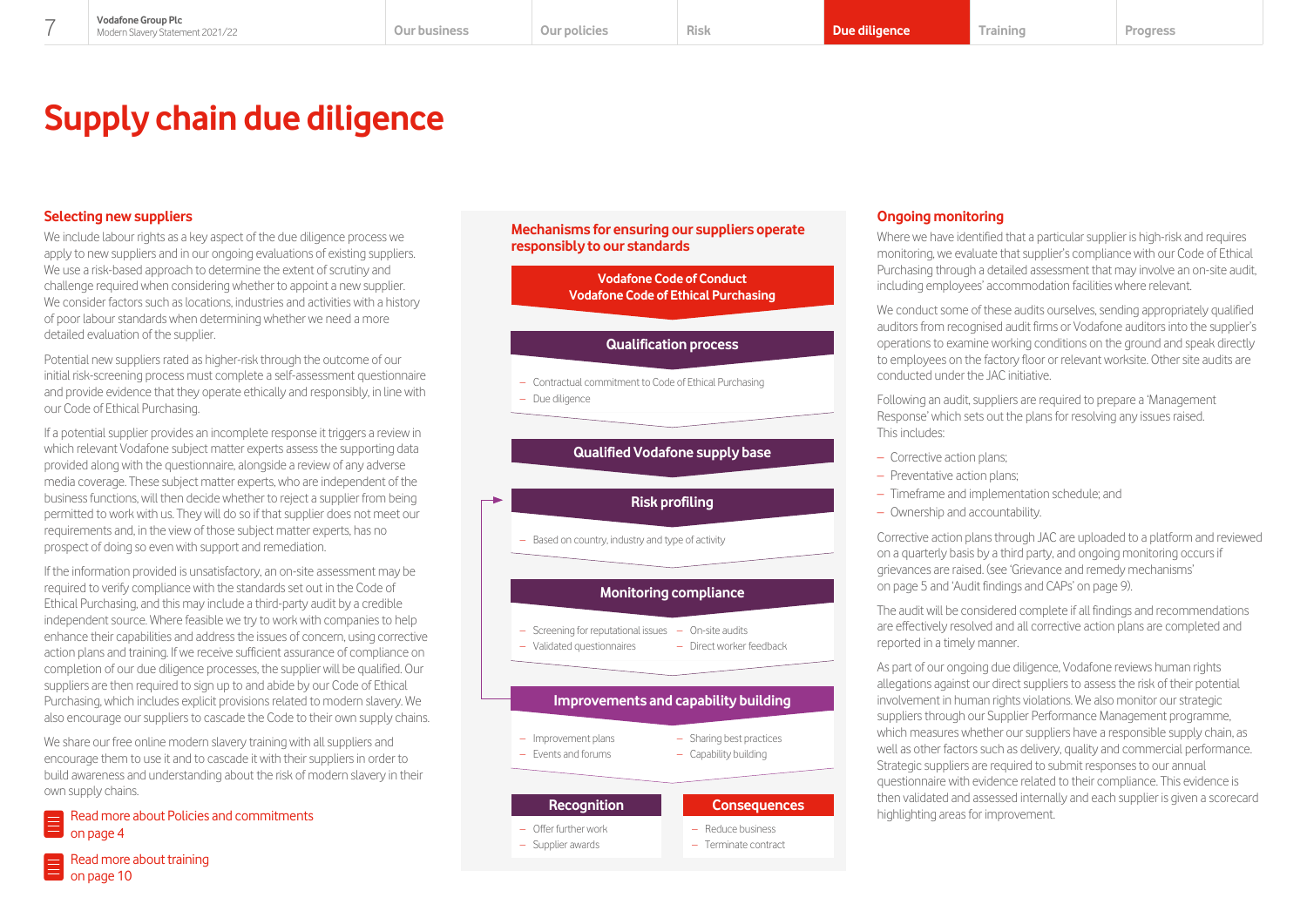# **Supply chain due diligence** continued

# **Beyond Tier 1**

We have various measures to encourage and assess the compliance of suppliers in Tier 2 and beyond, where we do not have direct control. For example:

- We encourage our suppliers to cascade our Code of Ethical Purchasing to their own supply chains (See 'Policies and commitments' on page 4).
- We evaluate strategic suppliers on how they assess the social and ethical risks in their supply chains and how they measure their effectiveness in ensuring compliance as part of our Supplier Performance Programme.
- We have access to audit reports of Tier 1, 2 and 3 suppliers that we share with other members of JAC since 2009.

We also obtain direct feedback from our suppliers' employees to identify modern slavery risks and identify areas for improvement. While the assessment of working hours and working conditions of our suppliers is important, it can be difficult because supervisors and managers may attempt to falsify timesheets and other workplace records.

We use an independent company to gather confidential and unbiased feedback directly from our suppliers' employees. Employees can take an offsite anonymous worker survey using their mobile to reply anonymously to pre-recorded questions in their local language at any time and from any location. We require participating suppliers to allow their employees to respond to questions freely and privately.

The responses provide us with important insights into our suppliers' employees' working hours and conditions (which are often proxy indicators for a broad range of other labour rights issues) so we can work with suppliers to put in place appropriate remedial measures if required. These anonymous worker surveys are integrated into our on-site audit programme and the results are included in our on-site audit reports. Findings that require action are incorporated into the relevant suppliers' corrective action plan.

Following Vodafone, other industry members from JAC have also adopted this solution, and collectively we surveyed 17 common factories employing 21,582 workers during 2021.

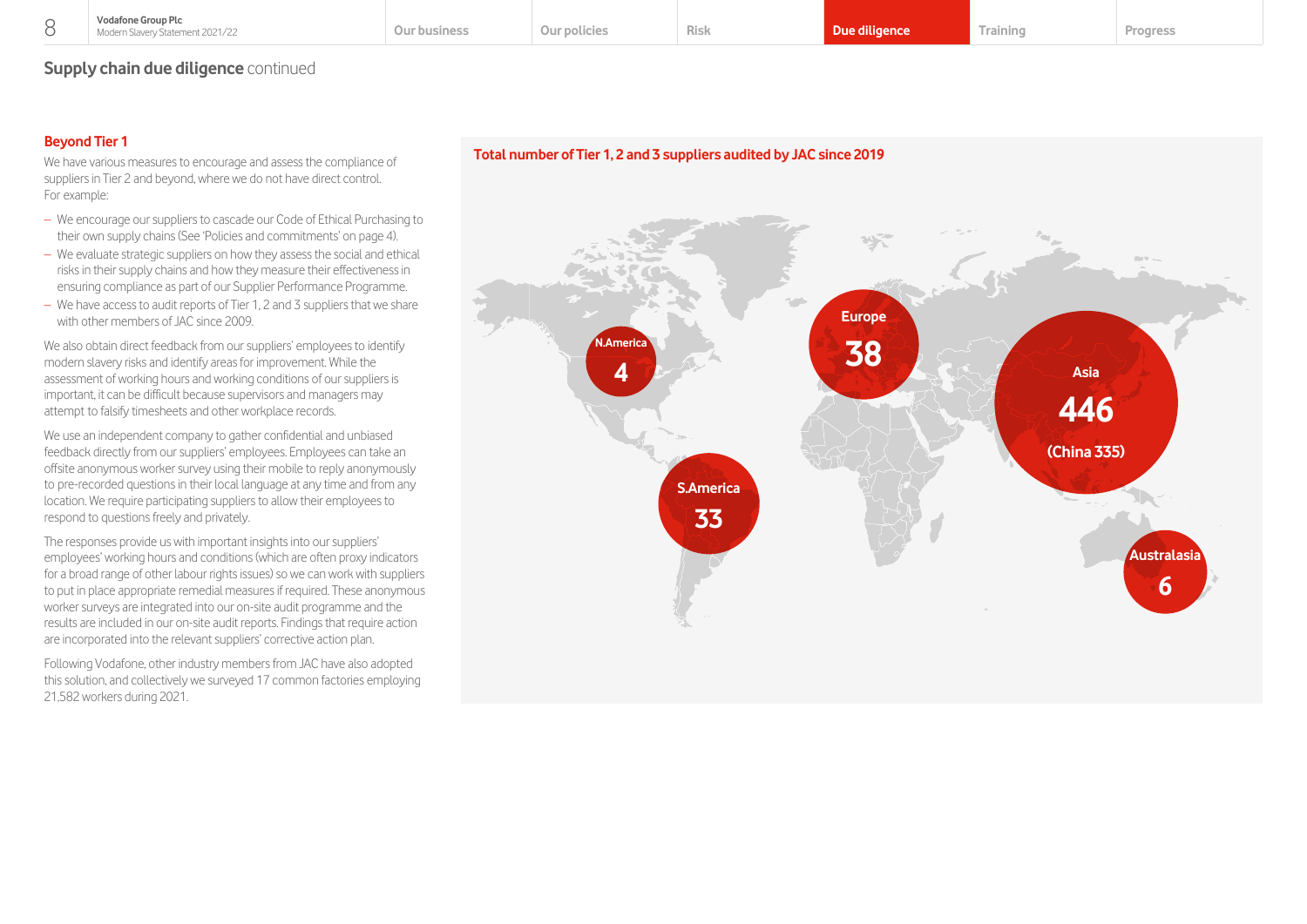**Nature of incidents relating to forced labour activities**

# <span id="page-9-0"></span>**Supply chain due diligence** continued

# **Audit findings and Corrective Action Plans (CAPs)**

In calendar year 2021, our on-site audits (together with those conducted through JAC) identified 16 incidents relating to forced labour prohibited under our Code of Ethical Purchasing.

We provided a corrective action plan to the suppliers responsible for all 16 incidents and these were also uploaded to the JAC platform for quarterly review by a third-party provider.

As of March 2022, 11 of the action plans have been closed following evidence that the suppliers had addressed the areas for improvement. The suppliers with the five remaining open corrective action plans have committed to a plan to achieve compliance, which will be periodically reviewed by the JAC member companies to ensure progress and timely closure.

These incidents, which are similar to issues uncovered last year, are related to:

- Failure to comply with Chinese labour law that stipulates that temporary labour should not exceed 10% of overall workforce
- Failure to reimburse workers for recruitment fees
- Provision of employment contract terms in conflict with local labour laws
- Failure to ensure that all contracts are signed
- Lack of due diligence performed on recruitment agencies
- Lack of a policy prohibiting forced labour.



# **Conflict minerals and Cobalt**

Our approach to managing conflict minerals – the term used to describe some of the raw materials (tin, tantalum, tungsten and gold) used throughout the global electronics industry – is set out in our Conflict Minerals Report, our separate statutory disclosure, and our Responsible Minerals Statement.

Human rights risks, including forced labour, have also been linked to artisanal cobalt mining in the Democratic Republic of the Congo. We include in-scope cobalt suppliers (in accordance with the Responsible Minerals Initiative reporting standard) in our responsible minerals programme, which conforms to the OECD Due Diligence Guidance for Responsible Supply Chains of Minerals from Conflict-Affected and High-Risk Areas. We continue to support industry initiatives trying to address this issue and are part of the Responsible Minerals Initiative subgroup on cobalt.

#### Case study:

### **Industry collaboration to investigate allegations of forced labour in China**

The Joint Alliance for CSR human rights task force continues to monitor allegations of forced labour of Uyghur and other ethnic minority citizens in China. It meets to understand the actions needed to engage suppliers, and to review JAC's approach to due diligence.

In 2021, Vodafone issued letters to 34 of our key manufacturing suppliers involved of devices and network equipment to seek confirmation that they were not using suppliers named in reports such as the Australian Strategic Policy Institute report (ASPI report), and also to confirm they had undertaken due diligence to ensure they were not using forced labour in their own supply chains.

The majority (31 out of 34 suppliers) confirmed that the companies alleged to be using forced labour were not direct suppliers to them. The remaining three suppliers (all of which are large multinational companies) failed to respond.

Other JAC members followed a similar approach and will work together to inform next steps for engaging with all suppliers who failed to respond or who failed to provide a satisfactory response, using JAC's audit and verification programme.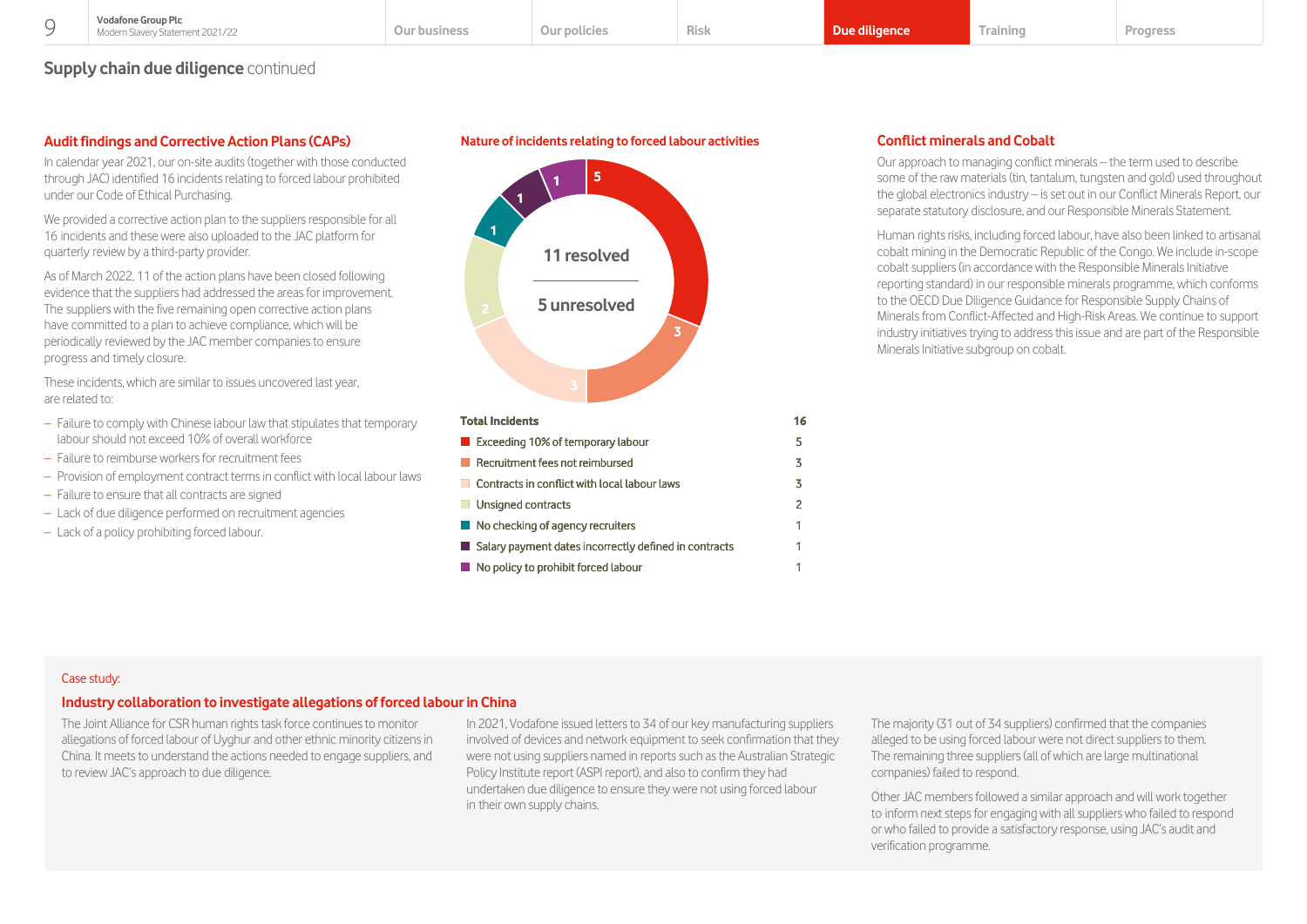# <span id="page-10-0"></span>**Training and capacity-building initiatives**

The Vodafone 'Doing What's Right' mandatory training course is designed to help employees understand the underlying principles, objectives and practical implications of Vodafone's Code of Conduct (See 'Our policies and commitments' on page 4) and, in turn, reflect upon their personal responsibilities and required behaviours.

Training is delivered through e-learning courses, face-to-face line manager events, webinars and induction programmes for new employees. To date, over 89% of active employees around the world have completed the e-learning training (this rate excludes employees in Germany due to local works councils' restrictions).

In addition, for 'frontline' employees, such as those working in procurement, network operations, Vodafone Business sales and government relations, tailored face-to-face training programmes are used to cover relevant scenarios.

We also require everyone in our global supply chain organisation, VPC – as well as other people who work closely with suppliers – to complete training on our Code of Ethical Purchasing on an annual basis. This training includes:

- Guidance on how to identify and report non-compliance issues when visiting supplier sites.
- Guidance on how to communicate expectations to suppliers effectively.
- Modules on human rights, ethics, health and safety, and the environment.
- Explicit reference to forced labour indicators such as withholding of documentation, illegal recruitment fees and freedom of movement.

### **Modern slavery training for suppliers**

Our interactive modern slavery online training module was developed and launched to help build awareness and understanding of modern slavery among our suppliers and other partners across our supply chain. The training is available in English, Mandarin Chinese and Hindi.

The 20-minute module is tailored to the challenges of the ICT supply chain and follows an avatar through the different modern slavery risks that exist in the work cycle (recruitment, working, leaving). It was designed to provide an introduction to the subject matter and enable suppliers to spot 'red flags' within their business operations and supply chain. The course uses in-depth examples from a range of high-risk sectors – such as recruitment fees in the construction sector and passport retention in electronics manufacturing – and highlights both Vodafone's expectations and international standards in relation to these issues.

Since its launch in 2018, Vodafone's modern slavery online training has been distributed to over 11,000 suppliers.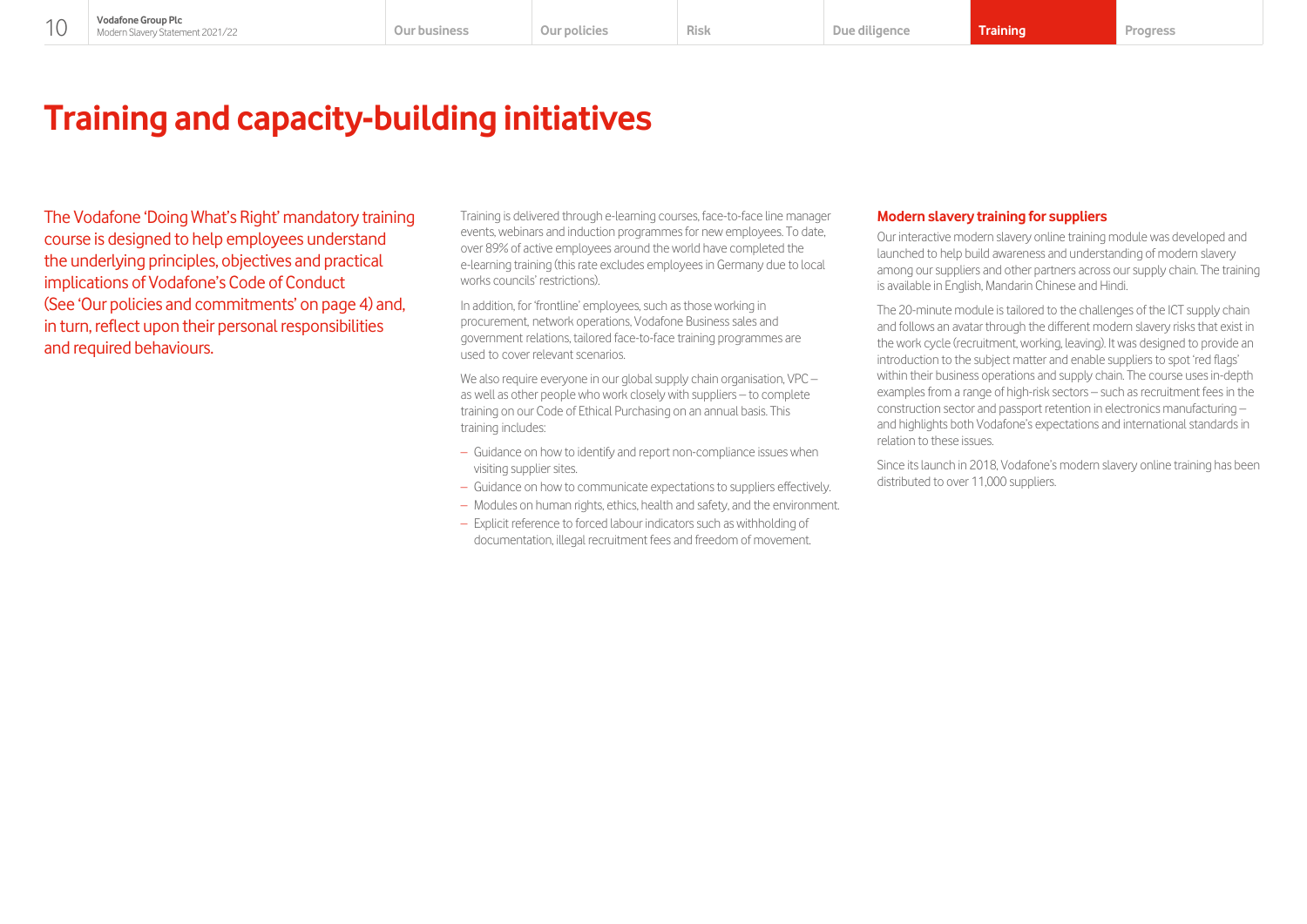# <span id="page-11-0"></span>**Evaluating our progress**

Modern slavery is a hidden risk, making the evaluation of progress complex. We use the following performance indicators to monitor and report on the effectiveness of our policies and procedures in this area.

| <b>Key performance indicator (KPI)</b>                                                                                           | <b>Reason for KPI</b>                                                                                                                                                                                                                                                                                                                                                            | 2019-201 | 2020-21 | 2021-22                                                                     |
|----------------------------------------------------------------------------------------------------------------------------------|----------------------------------------------------------------------------------------------------------------------------------------------------------------------------------------------------------------------------------------------------------------------------------------------------------------------------------------------------------------------------------|----------|---------|-----------------------------------------------------------------------------|
| Number of site assessments<br>conducted (either by<br>Vodafone or through JAC) <sup>2</sup>                                      | We explicitly investigate practices that could result in modern slavery<br>conditions through our various engagements with our suppliers,<br>e.g. audits, frequent supplier visits and JAC assessments.                                                                                                                                                                          | 74       | 76      | 71                                                                          |
| Number of issues related<br>to forced labour                                                                                     | By monitoring the number of issues identified, we can better adapt<br>our policies and procedures.                                                                                                                                                                                                                                                                               | 16       | 20      | 16                                                                          |
|                                                                                                                                  | For example, if the numbers significantly decrease, we would<br>investigate greater awareness-raising activities and improved grievance<br>mechanisms to gain confidence that issues are not going unreported.<br>If the numbers significantly increase, we would review our due<br>diligence processes to gain confidence that such activity is investigated<br>and eliminated. |          |         | See Audit<br>findings and<br>Corrective<br><b>Action Plans</b><br>on page 9 |
| Number of remedial actions<br>taken in response to forced<br>labour issues identified                                            | By monitoring the number of remedial actions taken, we gain greater<br>confidence that our corrective plans are being actioned and any<br>activity is investigated and eliminated.                                                                                                                                                                                               | 16       | 20      | 11                                                                          |
|                                                                                                                                  |                                                                                                                                                                                                                                                                                                                                                                                  |          |         | See Audit<br>findings and<br>Corrective<br><b>Action Plans</b><br>on page 9 |
| Number of reports to<br>our external Speak Up<br>hotline related to modern<br>slavery concerns                                   | By monitoring the number of issues identified, we can better adapt<br>our policies and procedures.                                                                                                                                                                                                                                                                               | $\circ$  | $\circ$ | $\circ$                                                                     |
|                                                                                                                                  | For example, if the numbers significantly decrease, we would<br>investigate greater awareness-raising activities and improved grievance<br>mechanisms to gain confidence that issues are not going unreported.<br>If the numbers significantly increase, we would review our due<br>diligence processes to gain confidence that such activity is investigated<br>and eliminated. |          |         |                                                                             |
| Number of sites where<br>we have conducted a<br>confidential survey of<br>supplier employees via their<br>personal mobile phones | The increased provision of an anonymised, local language, confidential<br>survey will enable greater transparency of specific worker concerns and<br>indicators that may point to potential modern slavery conditions.                                                                                                                                                           | 20       | 13      | 17                                                                          |

1. For data on previous years, please refer to Vodafone Group Sustainable Business Reporting Centre. https://www.vodafone.com/about-vodafone/reporting-centre/sustainability-reports

<sup>2.</sup> JAC assessments are reported on a calendar year basis.